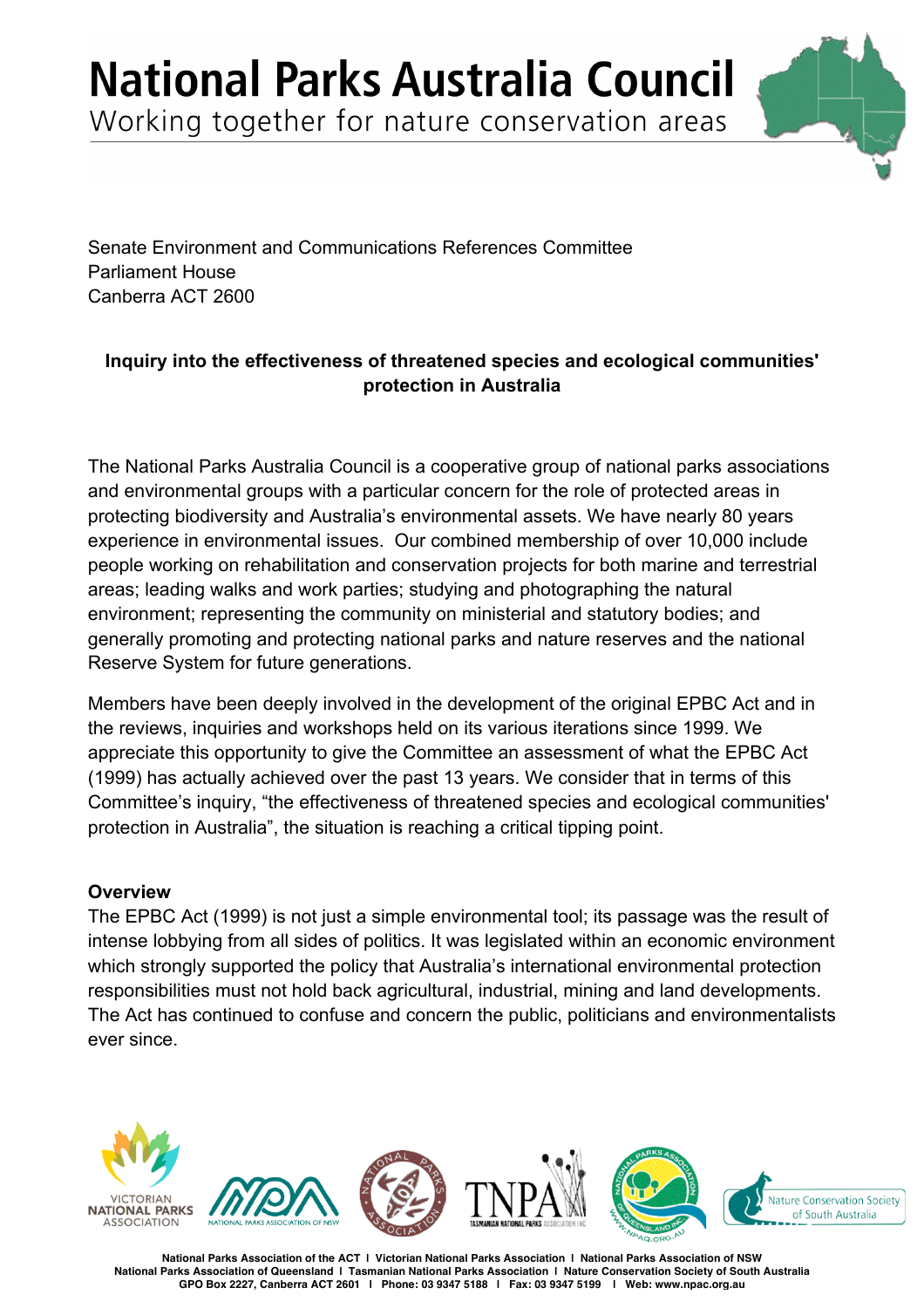Working together for nature conservation areas

The effectiveness of the Act is wildly overestimated in the general public domain. Frequent lobbying and media work done by vested interests promotes the idea that the Act is a fearsome and troublesome thing; it will stop any development proposal in its tracks; it will protect any listed species found anywhere near a proposed development; and that any area so identified would then be protected in perpetuity. This picture is so very far from the truth.

The original mix of good intentions, complex legislative systems and underlying political expediency have been further complicated over the past decade by inquiries, amendments and processes which have made this a very difficult mechanism for protection of biodiversity and eco-systems. That said, it is superior to any State or Territory legislation. Despite its limitations, it has had some important successes, which can be measured by the strength of the opposition it continues to attract from our miners, land developers and tourism bodies.

#### **The principle of sustainable development**

There is an underlying structural fracture at the heart of the Act's ineffectiveness. The Act establishes the principle of sustainable development, ie it promotes a balance between environmental and economic values, as its core purpose. Yet it operates in a world in which the values and measures of these two systems are treated very differently. Economic performance is clearly defined, regularly measured and publicly reported in great detail in daily newspapers and on the evening news. The list of economic data fed into the political process is endless: GDP, housing starts, unemployment rates, interest rates, share prices, business confidence, consumer confidence, balance of payments, stock market performance, international ratings on our performance. Economic performance dominates political decision-making and community concerns.

At the same time, there are no established systems for measuring environmental performance, no methodology for collecting national data and no reporting worth speaking of. A single bi-annual report, the State of the Environment, is marginal to all political and economic systems and processes. Ad hoc reports from scientists and NGOs attempt to cover this gap but are piecemeal and easily dismissed.

In this hugely unequal system, the economic imperatives of growth overshadow every consideration of the Act and its role in protecting environmental values.

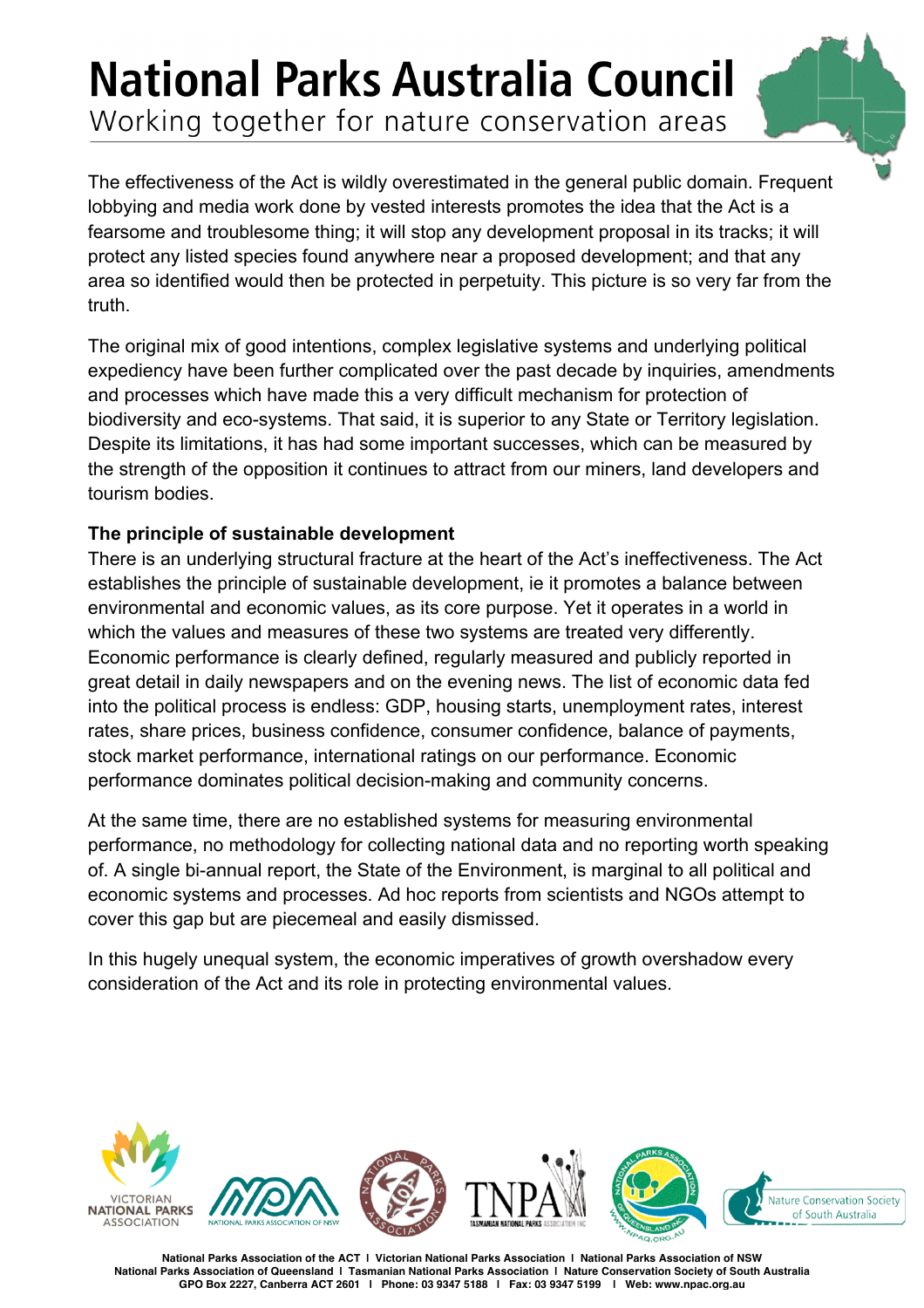Working together for nature conservation areas



#### **A more effective Act is required**

The Hawke review recognised the conflicts which lie at the heart of the current legislation. It recommended a complete re-write of the Act and the establishment of three key initiatives to try to correct this imbalance:

- 1. An independent body which removes the key mechanisms for assessing and determining environmental risks and appropriate responses from the political sphere.
- 2. Frequent, detailed collection, analysis and public reporting of environmental data and information which is systematically used in political decision-making.
- 3. The return of community involvement in decision making and review of actions impacting upon matters of national environmental significance.

Significant features of an improved Act would be:

- o An effective balance between economic and environmental values, supported by equally effective data, analysis and reporting.
- o Recognition of the complexity and extent of functioning ecosystems and bio-regions beyond individual threatened species and habitats.
- o Capacity to proactively manage cumulative effects of changes to ecosystems, including proposed developments, natural changes and climate change, which impact upon the health of an ecosystem.
- o Capacity to assist land managers to develop and report on recovery plans for listed species and habitat where bioregions or significant ecosystems cross jurisdictions and public/private land tenure. A good example of this role in action is the National Alps Liaison committee.
- $\circ$  Capacity in the Act to proactively protect the environmental values of high value regions, eco-systems and their connectivity without waiting for a species or habitat to become endangered.
- $\circ$  Capacity in the Act to proactively assess and frequently publish state of the environment reports against specific regions and ecosystems as well as listed species and other matters.
- o Capacity to proactively manage for recovery of threatened species and systems through funded, audited recovery programs.
- o Independent decision making across all aspects of the Act, with specific political decision-making on broad oversight of programs, policies and processes, triage of actions to protect listed maters of national environmental significance and to significant and large scale approvals.
- o Clear delineation of responsibilities between Federal and State governments which promote efficient decision making but leaves the Federal government as the actual decision maker on Federal matters of environmental significance.
- o Assessment of specific development proposals would be made within well-defined, highly visible, regional environmental protection plans based on ground truthing and

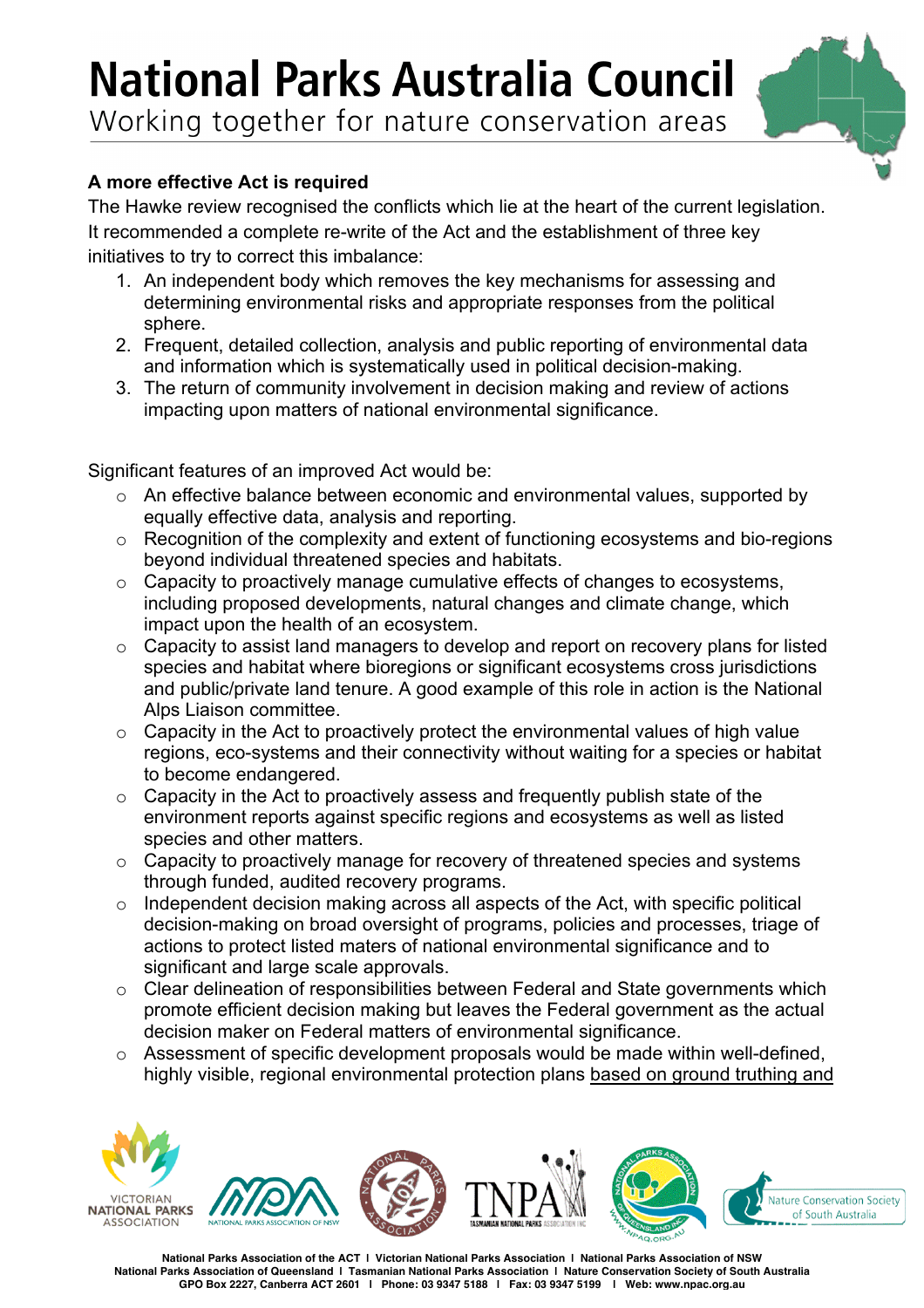Working together for nature conservation areas

accurate GPS data. This is a reversal of the current proponent-driven assessment process.

- A natural step for any development proposal would be to demonstrate that the proposal fits within these master plans, as is currently the case for other planning restrictions such as State and local government master plans.
- o A clear continuing role and value for the community and environment groups to participate in relevant aspects of the Act including assessments, listing of matters and development, ground truthing and auditing of regional plans.
	- o Change is also required in the way community groups operate. For example, there is a significant lack of economic expertise in the environment sector and this needs to be urgently addressed.
	- o There needs to be better cooperation between different groups and different levels of environmental activism and involvement.
	- o Broad community understanding of, and support for environmental values and services need to developed.
	- o Governments have to play a role in funding better consultation and interaction between the community and its environmental protection processes.

#### **Specific points against the terms of reference**

In this submission we intend to pay attention to those terms of reference with which we have the most experience. As regards *"(a) management of key threats to listed species and ecological communities*" we strongly support the report of the Australian Network of Environmental Defender's Offices Inc (ANEDO) *An Assessment Of The Adequacy Of Threatened Species & Planning Laws In All Jurisdictions Of Australia,* November 2012.

The Invasive Species Council has also done thorough analysis of the impact of the EPBC Act on invasive species and we support their call for strengthening of the Act to better deal with feral pests and habitat protection.

We support the widespread disenchantment with "(*b) development and implementation of recovery plans"* as underfunded and under-reported at all levels of government. Other submissions will address this with more direct expertise.

#### (**c) Management of critical habitat across all land tenures.**

We would like to pay particular attention to the existing proposal to list under the ACT, National Parks as a matter of national environmental significance. The current situation is a clear example of the inadequacies of the Act in managing complex ecosystems across land tenures.

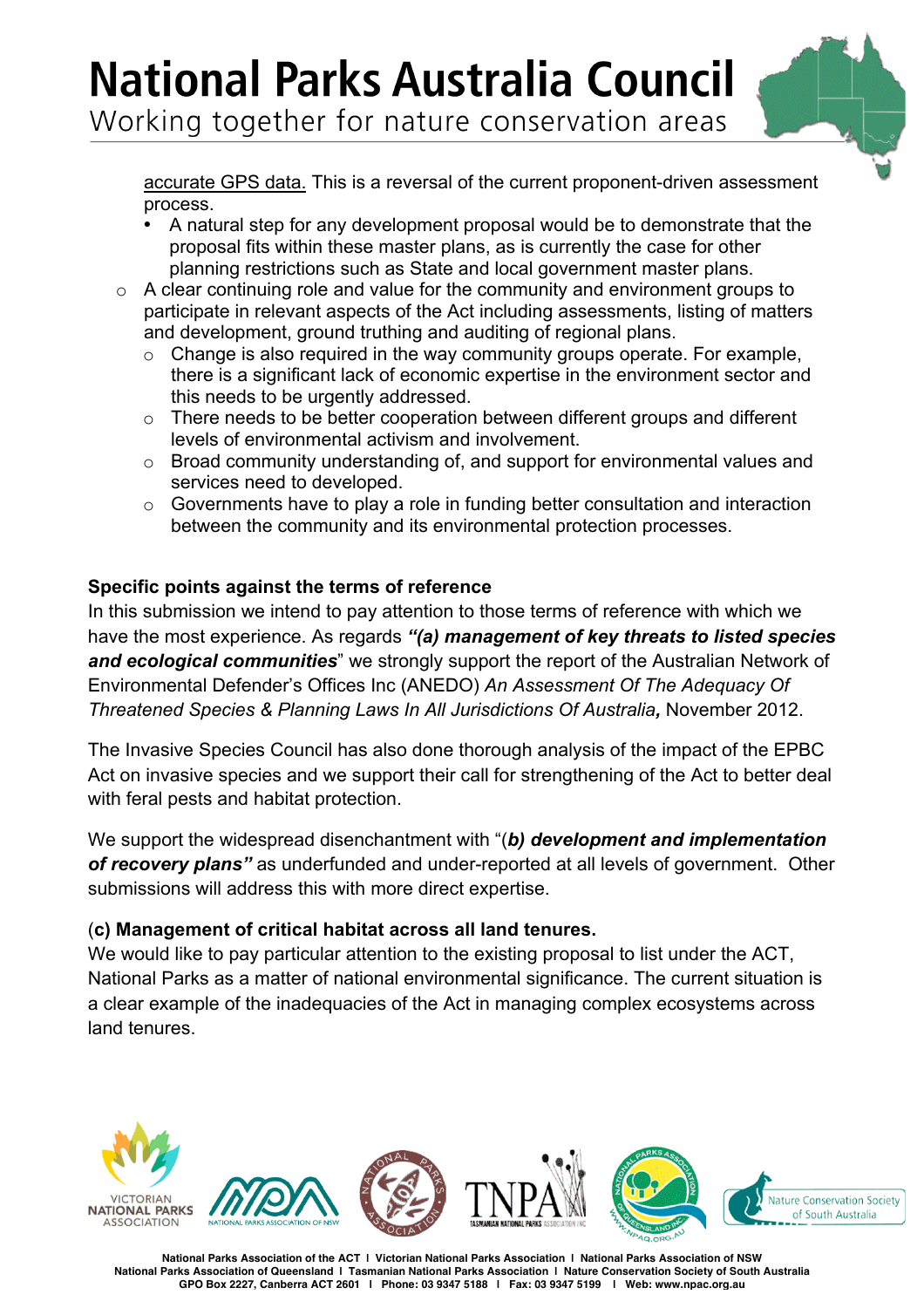Working together for nature conservation areas

National parks are not national at all but managed according to a wide range of legislative measures, objectives, priorities and management systems. Essential feral pest control stops at state borders but the pests do not. Natural ecosystems ignore state boundaries yet management strategies to conserve them may differ widely and are rarely coordinated. Despite their key role in conservation, national parks have become the subject of political horse-trading. Respect for their role in conservation of biodiversity is at an all time low:

- o The NSW government introduced recreational shooting into NSW national parks in return for two votes in its upper house on privatisation of its electricity generators.
- o Other political deals done recently in NSW include commercial horse riding in wilderness areas as a favour to long standing political supporters - in contravention of its own wilderness legislation; proposed legalisation of duck shooting in return for further privatisation measures; and grazing in the River Red Gum national parks for a handful of farmers. This is not an exhaustive list; the NSW government is now examining a return of logging in the River Red Gum parks and restoring logging to northern NSW national parks under pressure from timber lobbyists.
- o The Victorian government is continuing to pursue its ill advised grazing "research" in the Victorian alpine national parks in the courts. The Federal Minister was able to intervene in this case because of the demonstrable presence of nationally listed species, not because of the inherent dangers to the alpine bioregion of the reintroduction of grazing. He has no power to intervene in similar circumstances in NSW, where there is, as yet, no direct evidence of impacts on a listed species.
- o The Queensland government has announced its intention to introduce legislation to give priority to tourism and other economic development in its national parks. Legislation is being altered to allow 30 year leases for eco-tourism facilities in National Parks, erode the principles governing National Park management, facilitate greater access to high impact forms of recreation (for example, quad bike tours have been approved for Woondum NP, a black diamond mountain bike course will be constructed in Conway NP, and it is likely that horse riding will be allowed in most Qld National Parks next year) and the Newman Government is currently undertaking a review of recently gazetted National Parks with revocations highly likely.

o

A cost effective, logical solution would be to make national parks a matter of national environmental significance because of their importance to the overall conservation of biodiversity. The Federal Minister for Sustainability, Environment, Water, Population And Communities, Tony Burke, recognised the threats to national parks and himself initiated moves to make national parks matters under the Act. In an address to the Sydney Institute as far back as 20 July 2011 he stated:

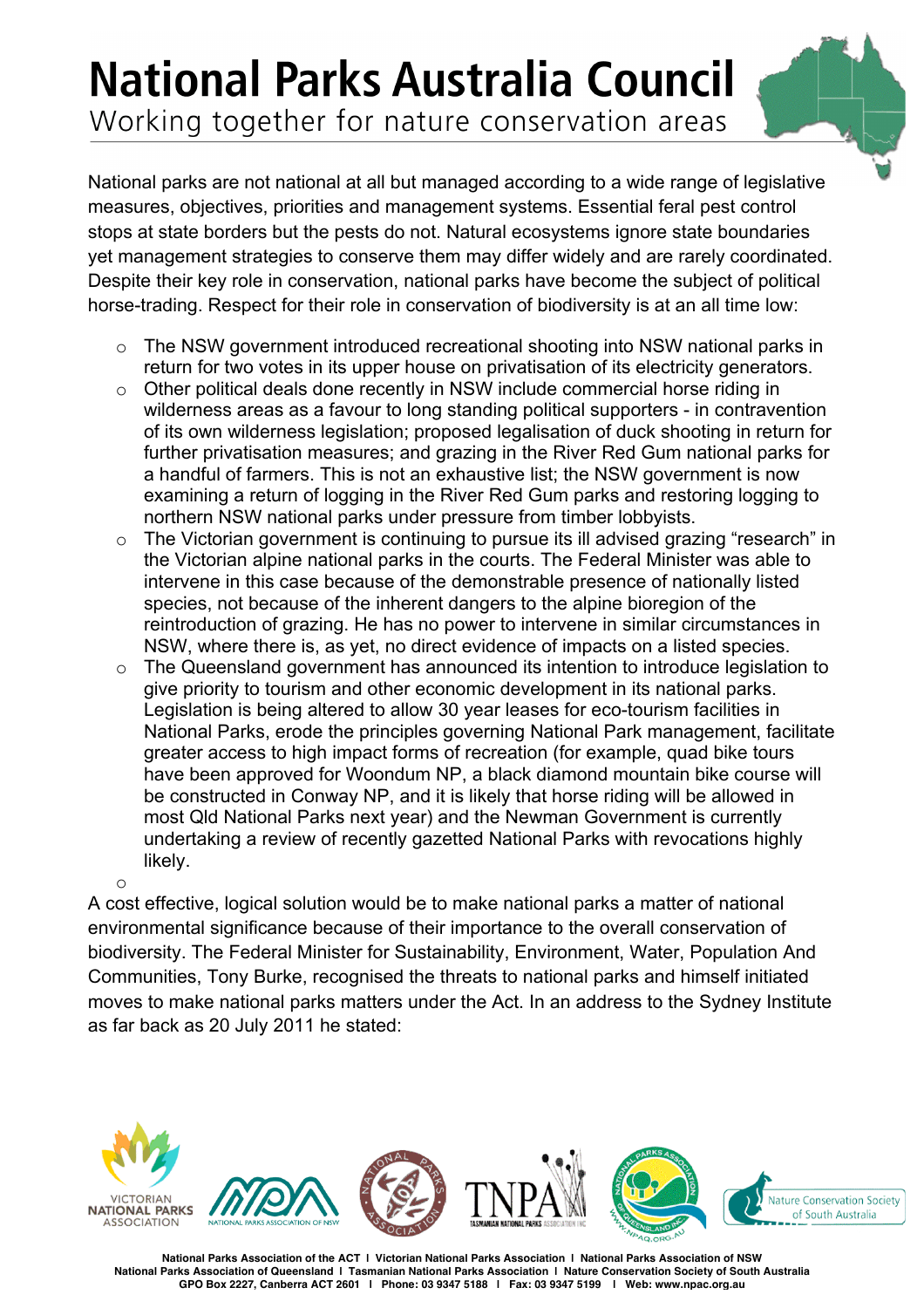Working together for nature conservation areas

*"This week I am writing to my state colleagues to seek their views on extending National Environmental Law to better protect those areas with high biodiversity and which State Governments have chosen to designate for land based protection such as National Parks as matters of National Environmental Significance under National Environmental Law. It would only apply where States choose to designate the land as National Park. It would not affect any existing activities. It would only be triggered when there was an attempt to introduce new mining, logging, grazing or significant and inappropriate land clearing. States would still have full control over the boundaries of National Parks. But where National Parks exist and have high biodiversity, National Parks would be considered of National Environmental Significance and protected under National Law."*

Unfortunately it appears the COAG process to devolve federal decision-making powers to States and Territories at the behest of the Business Council of Australia has superseded this initiative.

We urge this Committee to support the proposition that national parks be made matters of national environmental significance as originally proposed.

#### *d) Regulatory and funding arrangements at all levels of government.*

In respect to this reference, we wish to provide the Committee with clear evidence that the current move towards strategic assessments a tool for more strategic Federal involvement is failing at the first tests. This approach is based in a fundamental misconception that higher level strategic planning can adequately substitute for specific case-by-case assessment of proposals. Experience t date has shown that State/Federal co-operation is not improved by this strategy and that environmental outcomes are more at long term risk under such an assessment than under a case-by-case assessment.

#### **Case study 1: The Melbourne EPBC Strategic Assessment**

In a February 2010 media release, Federal and State environment ministers heralded the Melbourne Strategic Assessment as "…a new era in Commonwealth-State collaboration on planning and environmental management". But over two years later it still hasn't delivered environmental security, and with further extensions to the growth areas announced by the Baillieu government, the wheels are falling off.

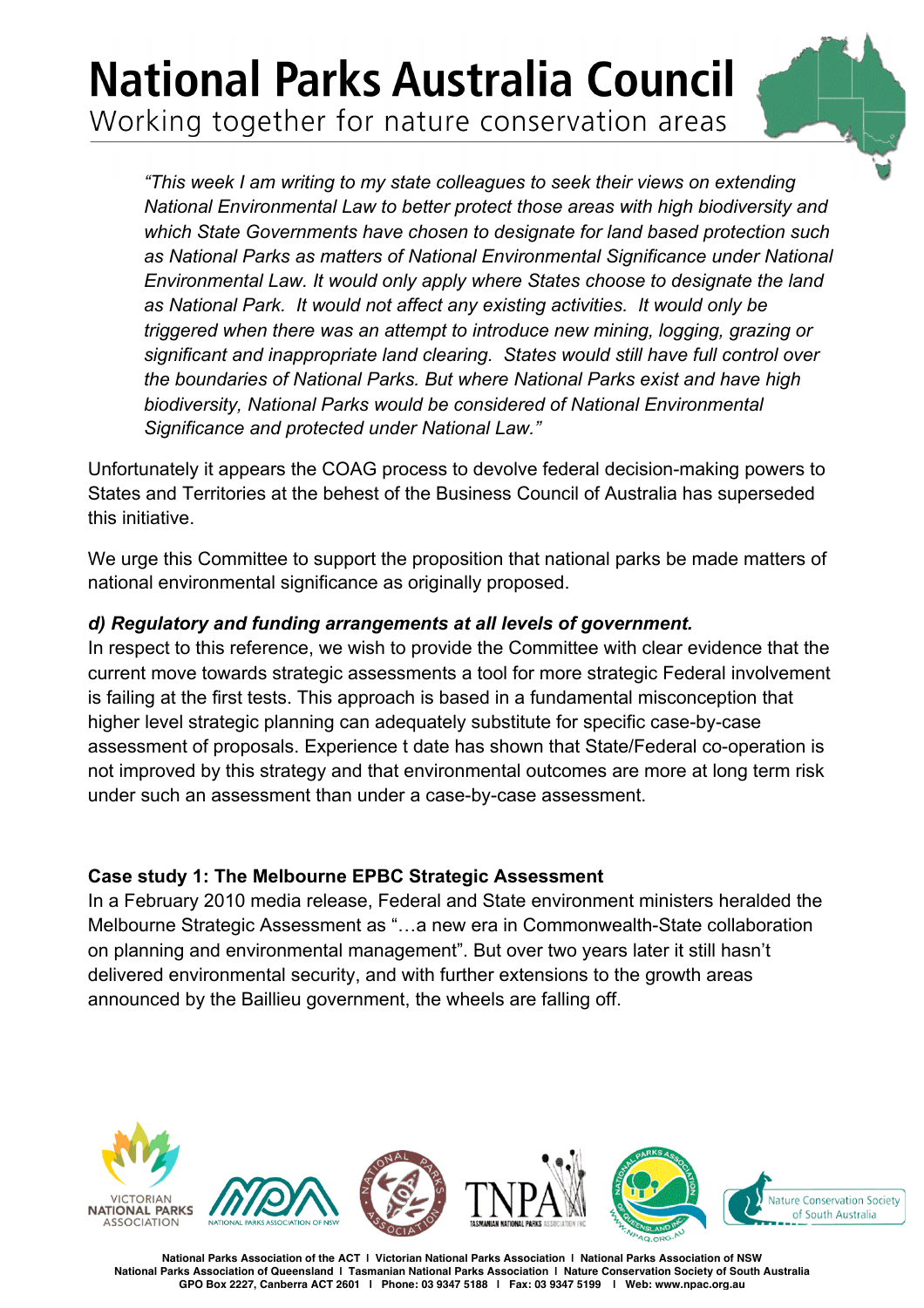Working together for nature conservation areas

The native grasslands that once spread from Melbourne to Portland have been vastly diminished. Scientists believe that since European settlement 90-95% of these grasslands have been destroyed, and that as little as 1% remains as high quality habitat, making it one of the most endangered habitat type in Australia.

Grasslands and associated ecosystems such as Grassy Woodlands are both listed as 'critically endangered' under the Commonwealth Environment Protection and Biodiversity Conservation Act, and are home to 25 fauna species and 32 flora species listed as endangered or threatened. The grasslands around Melbourne contain many of these native plants and animals. In many ways they are like an ecological Noah's Ark.

Species include the critically endangered Golden Sun Moth, the Plains Wanderer, Growling Grass Frog and Striped Legless Lizard, plus numerous important native plants such as the critically endangered Plains Rice-flower and Matted Flax-lily.

Often called wildflower meadows by enthusiasts, native grasslands are a uniquely Victorian part of our natural heritage. But Melbourne's urban sprawl is now threatening what's left. The plan includes the planned clearing of 5,000 ha of grasslands, some of very high conservation significance, under a large centralised offset scheme. In addition there will be clearing and offset of plain grassy woodlands and destruction of habitat for a number of federally listed species such as the growling grass frog.

The planned growth areas of greater Melbourne metropolitan area have increased by over 40,000 hectares over the last few years. The new growth zones now have the capacity to provide enough land for 30-50 years of new housing and urban development (depending on the economy). This growth is all running smack into the last remaining parts of one of the most endangered habitat types in the country, as well as a raft of threatened species listed under national environmental laws.

For a detailed explanation of how a very bureaucratic strategic assessment process has worked see attachment I: *The Melbourne Strategic Assessment – EDO briefing, July 2012*

The Victorian National Parks Association, in consultation with local conservation and environment groups, has put in detailed submissions to the process which commenced in 2009. The initial consolation period was very short and the three key issues identified in the July 2009 submission included:

- 1. A rushed process sets a poor precedent for Federal assessment.
- 2. New reserves plan needs clarity.
- 3. Better protection of high value sites within new growth areas is needed.

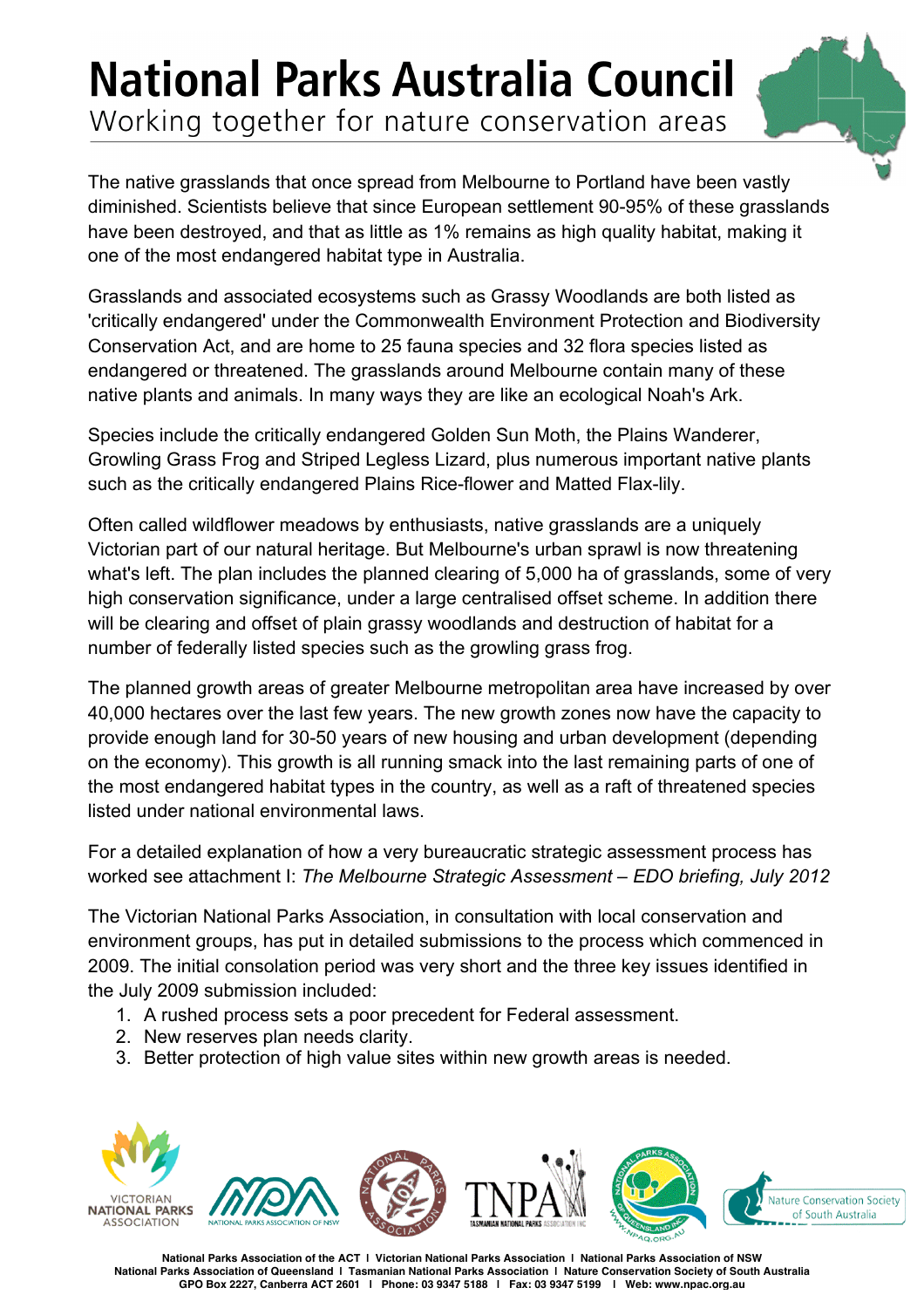Working together for nature conservation areas

The full 60 page submission can be found at.

http://vnpa.org.au/admin/library/attachments/SubmissionsNEW/UGB27july2009/Overviewsummary.pdf

or http://vnpa.org.au/page/publications/submissions

There was not any further formal public consultation, under the strategic assessment process, until the release of draft sub-regional species plans in December 2011. While there had been progress in some of the draft plans in protection of key high conservation areas in the growth areas and habitat corridors for species such as the growling grass frog, concerns remained around:

- 1. Approval timing and sequencing.
- 2. The impact of parallel decision making processes.
- 3. Further investigation of some areas is incomplete.
- 4. A lack of a monitoring and evaluation framework.

The full submission can be found at

http://vnpa.org.au/admin/library/attachments/PDFs/Submissions/Submission%20to%20Gr owth%20Areas-dec2011.pdf

Since the release of the draft strategies for consultation, the Victorian Government has failed to comply with the Program Report endorsed by the Federal Minister under the Assessment process in a number of respects and seems to have largely ignored the steps agreed with the Commonwealth. Many of the improved conservation outcomes outlined in the Draft regional and sub regional strategies, appear to have been dropped or ignored.

For example, the Victorian government has dropped one sub species strategy for south brown bandicoot, and moved to re-write it, to avoid establishing habitat corridors. It also has released additional growth areas and detailed precinct structure plans for urban develop which were at odds with draft sub regional species strategies and regional conservation plans.

See attached briefing of the issues in attachment 2 *Nature On Melbourne's Doorstep Under Threat – Overview* – July 2012.

Detailed growth area specific issues can be found at: http://vnpa.org.au/page/nature-conservation/urban-sprawl/destroying-habitats

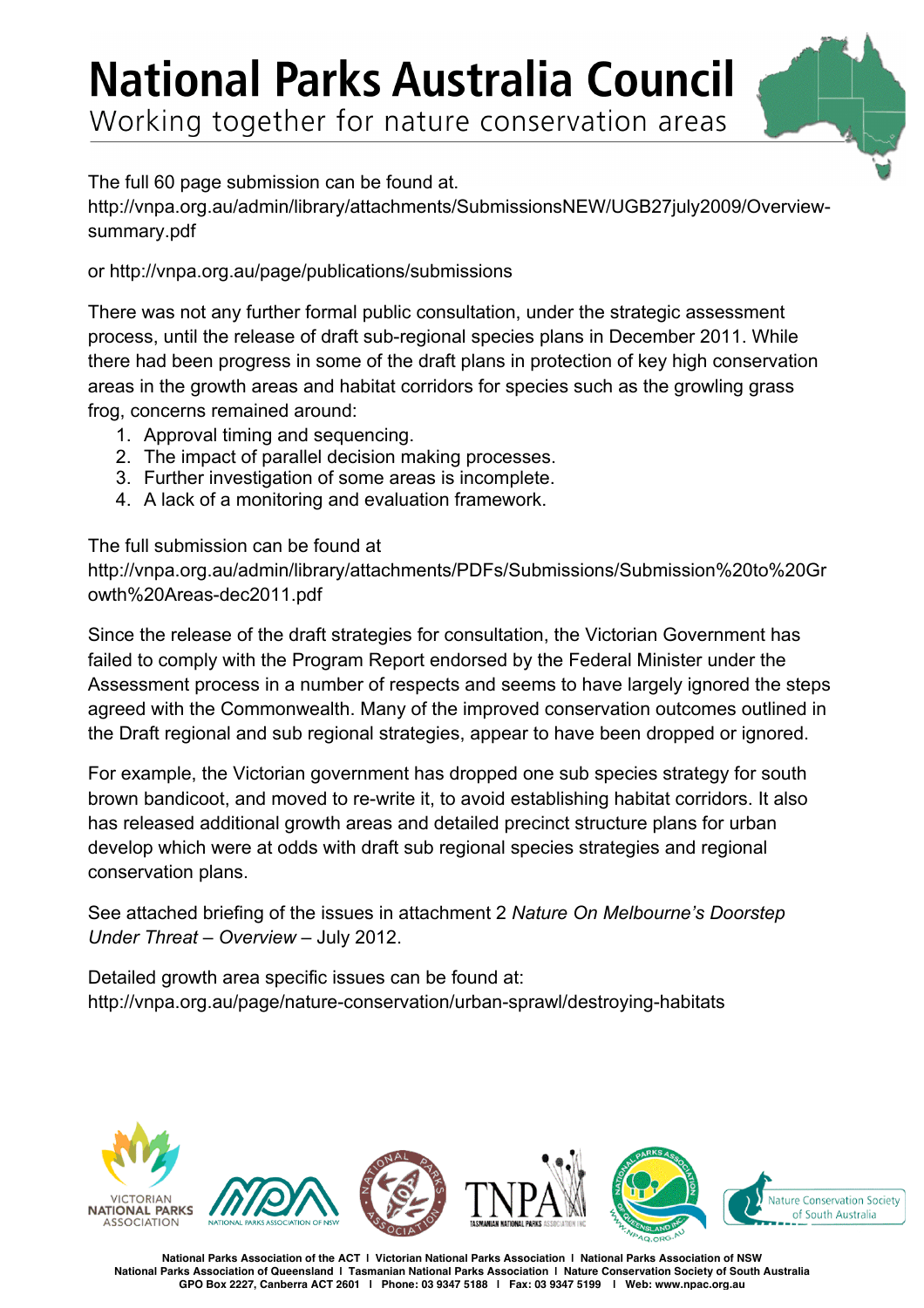Working together for nature conservation areas

Fourteen environment groups have recently written to the Federal Environment Minister on the 4 December 2012, outlining a series of non-compliance with what was initially agreed between the jurisdictions. There are four key area of concerns:

- 1. Lack of an Independent Monitor.
- 2. Inadequate consultation.
- 3. Incorrect sequencing of planning and documents.
- 4. Inadequate protection for matters of national environmental significance.

See attachment 3 for a copy of the letter*: Melbourne Strategic Assessment: Non Compliance with Program Report.* 

#### **Conclusions**

The Melbourne assessment was the first and most advanced joint strategic assessment carried out under the EPBC Act. It has failed so far to deliver "…a new era in Commonwealth-State collaboration on planning and environmental management". Instead it has created a process which has been secretive, lacking in transparency, good public policy process and scientific rigour. To date it is delivering dubious ecological outcomes.

The difficulties of the process itself included unrealistic timeframes for public consultation, inadequate review of evidence and again, the prioritising of economic development over environmental protection. The operation of offsets was particularly problematic as this process exposed the inadequacies of the offset system in actually replacing 'like for like' when very little of the original habitat type exists.

The process has been a windfall for the property development industry, who not only get their approval process and assessment undertaken by the tax payer (including \$3-5 million of government funded environmental surveys), but also get a upfront or umbrella regulatory approval – bankable for decades (up to 40 years).

#### **The strategic assessment process is not fulfilling its key role of protecting endangered species – in fact it may be worse than the previous regulatory frameworks.**

The Victorian National Parks Association in conjunction with the EDO and local groups would be pleased to give the committee a detailed briefing on this process

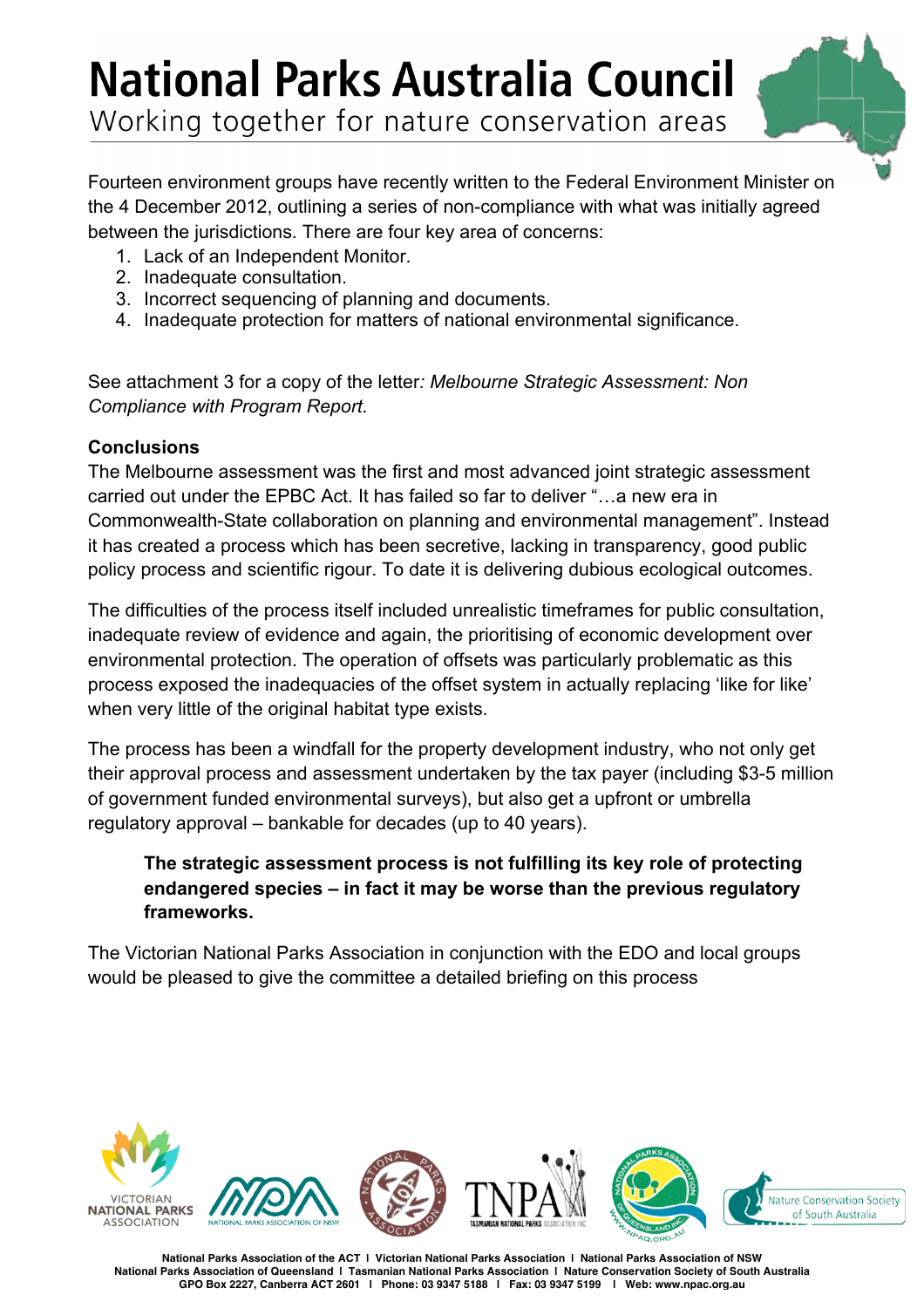Working together for nature conservation areas

#### **Case study 2: The strategic assessment of the Lower Molonglo Valley Aprasia habitat.**

- o The ACT government proposed a major housing development which, among other environmental risks, impacted on the habitat of the listed Aprasia (pink work tailed lizard).
- o A lengthy process, from which community groups such as the ACT Conservation Council were often excluded, finally determined certain actions to allow development to proceed but which would protect the Aprasia habitat.
- o Follow-up by the Conservation Council revealed that approval was being sought by the land Development Agency for housing which required Aprasia habitat to be treated as an Asset Protection Zone under the ACT's Strategic Bushfire Management Plan.
	- This would involve burning the habitat every 2-3 years, removing rocks and/or mechanical slashing.
- o The Conservation Council in conjunction with the ACT Environment Defender's Office, formally objected to this part of the development plan. In subsequent negotiations it was successful in delaying planning approval for the disputed housing section until the formal Management Plan agreed to under the strategic assessment is approved.
- o Subsequent investigation by the Council discovered that this agreement was not communicated to the areas responsible for the slashing, burning and rock removal by the relevant managers and preparatory work was planned in the immediate future.
- o Good will on the part of individual officials resulted in a site inspection and agreement on appropriate activities to reduce fire risk to the area of currently approved housing while protecting the Aprasia habitat from both development and fire mitigation activities.
- o Five different management plans impacting on the Aprasia habitat will be developed for the area in next two years. It remains to be seen whether the government agency will then pursue its original intent to place housing in close proximity to the Aprasia habitat.

#### **Conclusions:**

- 1. No one in the ACT or Federal governments checked that the final development proposal actually removed those parts of which would impact on the Aprasia habitat from the developer's submission for formal planning approval.
- 2. The strategic assessment may have failed to take into account the provisions of the Strategic Bushfire Management Plan despite this being a highly visible government priority.
- 3. There has been no follow through to ensure the Management Plan, as mandated by the strategic assessment, has in fact been developed in a timely fashion.

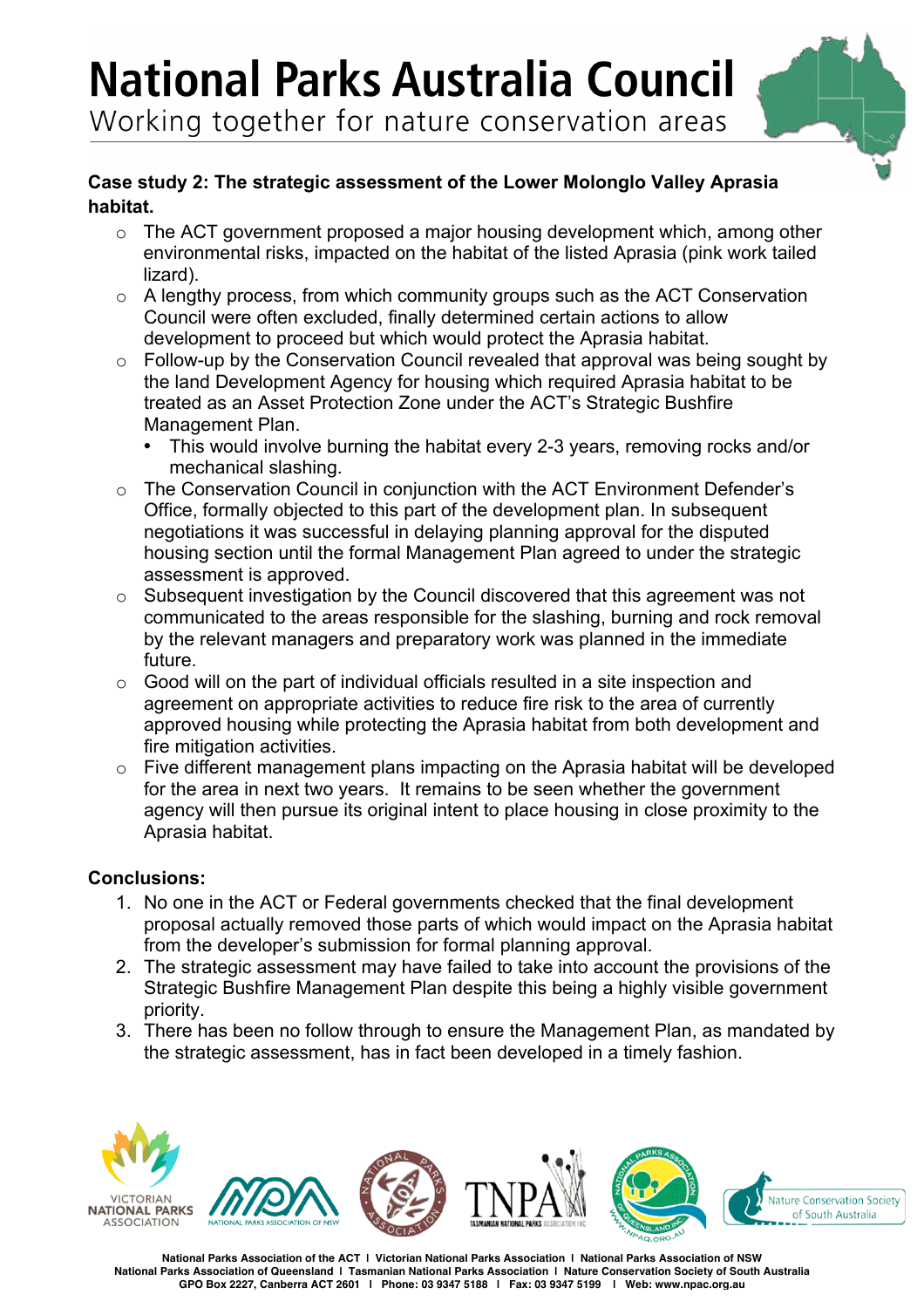Working together for nature conservation areas

- 4. The failure to communicate between government agencies very nearly resulted in destruction of the site by third party government agencies.
- 5. The role of the ACT government as planner, proponent, developer, partner in the strategic assessment, environmental protector and manager of fire risk resulted in a compounding conflict of interest and administrative confusion which worked to the developer's advantage.
- 6. The role of the Conservation Council was critical to the protection of the habitat from destruction.

#### **Case Study 3: Failure of EPBC to protect Bimblebox Nature Refuge.**

Federal funding of \$300,000 of National Reserve System funds was used to purchase this property in central Queensland. However, it is unlikely that its place in the National Reserve System and the habitat that this nature refuge provides for the endangered Blackthroated finch will protect it from the China First coal mine.

Recent on-site survey efforts have yielded over 150 other bird species and nearly 300 plant species, including two that they are yet to be formally named. If the coal mine is allowed to proceed, it will be the first time that a Queensland property covered by a Nature Refuge Agreement is destroyed for mineral extraction**.**

#### **Conclusion:**

The continuation of mining rights in the National Reserve System is sending a clear message to conservation landholders that their stewardship of the land, often over many generations, is always at risk when confronted with development, particularly mining and extraction industries. Their commitment and the sustainability of their work is not held in any regard at all.

#### **Note that 40 Agforce members have Nature Refuges on their properties, covering over one million hectares of land in Queensland**

#### **e) Timeliness and risk management within the listings processes**

Risk management of the listing process is extremely poor because of the constricted process for listing. The National Parks Australia Council was opposed to the changes to the listings process introduced into the Act in 2007. We feared they would further politicise the listing process and time has shown this to be the case. Despite rejecting community concerns on the new restrictions to the listing process, the current government did not establish a conservation theme was for the assessment period commencing 1 October 2011. The current theme, corridors, restricts application for listing to only those species

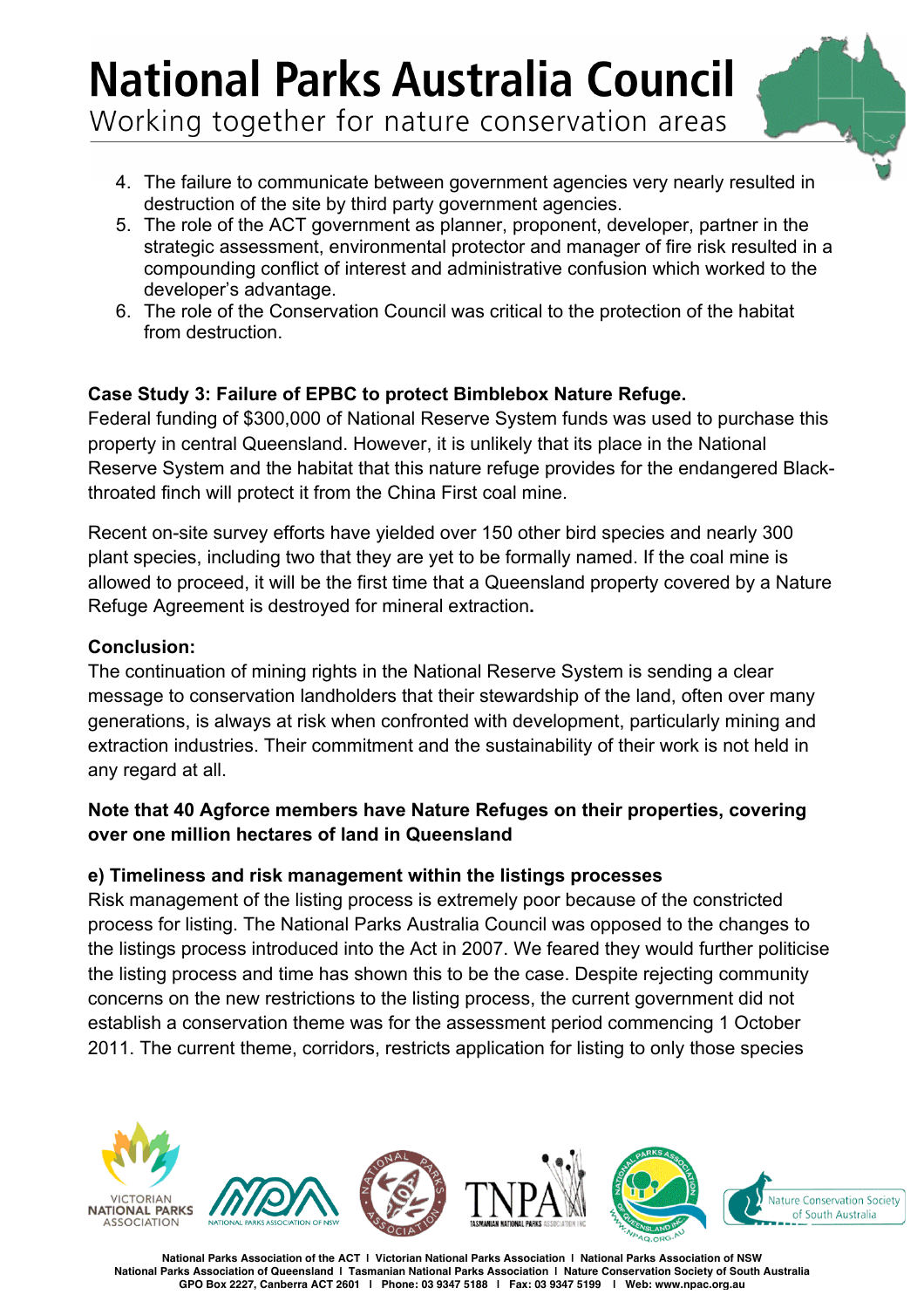### **National Parks Australia Council** Working together for nature conservation areas

and ecosystems which fit within this category. This is very poor risk management and has never made sense in an era categorised as the latest mass extinction period.

Timeliness of the listing process compares very unfavourably with the emphasis on timeliness for the approvals process. Whereas the department reports in detail on time taken to assess approvals within the tight timeframes of the Act, there is not even a report on the length of time it takes to approve a listing of a species. However there is some indication of the long and patient process in the sentence in the 2011-12 annual report: "Several nominations from previous years were also eligible for reconsideration for inclusion on the assessment list." This supports anecdotal reports of delays of several years in the listing process for a particular species.

#### *(f) The historical record of state and territory governments on these matters.*

This submission has given examples above of the level of political expediency exercised by state governments in ignoring their environmental responsibilities. However, we have also given examples of the Federal government's failing to enforce outcomes from their own strategic assessment process. There are no heroes in the current environmental protection systems.

What is required is a strong Federal presence and sensible cooperation between jurisdictions. All jurisdictions need to agree on clearly defined responsibilities; compatible national data collection, analysis and reporting; cross-jurisdictional cooperation and planning; and nationally agreed auditing and reporting of compliance as essential components of Australia's environmental protection legislation, systems and processes.

#### *(g) Any other related matter*.

NPAC members are deeply concerned at the devolution of Federal approval powers to the States and Territories. This is the greatest threat to environmental protection since the Federal government first became involved in this area. The current system is not perfect but at least it provides alternate appeal processes to State decisions in many instances.

Apart from the many strong arguments against Federal action to relinquish its responsibilities, there is a multiplier effect in any proposal to pass over Federal powers and responsibilities: it undermines the role and capacity of State and Territory in environmental agencies. State environmental agencies regularly refer to Federal processes when negotiating with their own central agencies to protect listed matters. If the Federal government vacates this space, there will be no holding back the erosion of environmental protections.